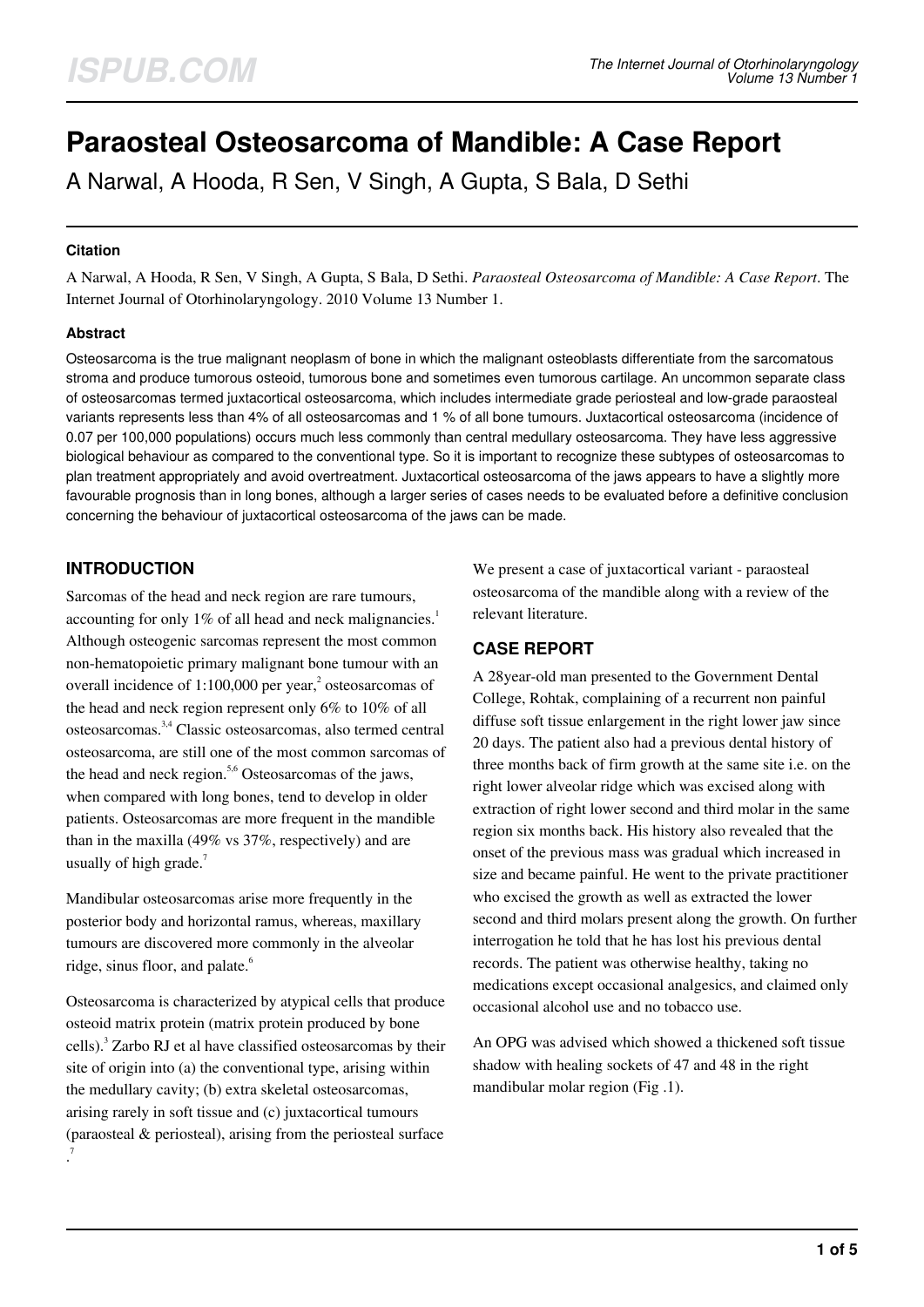## **Figure 1**

Fig : 1 – Thickened soft tissue shadow with healing sockets of 47 and 48



CT was performed, with 2.5 mm axial, non-contrasted bone, and standard algorithm images, with reconstructions in both the sagittal and coronal planes. The growth appeared well circumscribed without a hard tissue component or destructive element. There were no surrounding aggressive changes to suggest inflammation or osseous invasion seen on the CT (Fig.2). There was also not a suggestion of continuity with the medullary cavity. The radiographic appearance suggested a soft tissue growth in 47,48 region with no bony invasion.

## **Figure 2**

Fig: 2 – No continuity with overlying periosteum as well as medullary cavity



This endophytic growth was resected from the right mandibular alveolus. On surgical exploration it was revealed that the bony mass was superficial to the cortical bone and beneath the mucosa of the mandibular alveolus. There were no areas in which the bony mass penetrated into medullary bone of the mandible. On histopathological examination, tumour mass was composed of well-developed bone trabeculae of varying thickness in a moderately to lightly

cellular stroma. In some areas, the tumor formed a nearly solid bony mass. Lacunae within the tumor bone were moderately numerous, and osteoblasts lined many of the trabeculae. The inter-trabecular stromal cells were spindled and rounded. Cellular atypia varied from slight to focally moderate. Well-formed bony trabeculae were interspersed between malignant mesenchymal cells. Fine lacelike osteoid tissues were present among pleomorphic and hyperchromatic tumour cells. Foci of cartilaginous tissue were also present (Fig.3 a&b). All the histologic features were suggestive of a low grade osteosarcoma.

# **Figure 3**

Fig: $3(a)$  – Numerous pleomorphic cells with deeply staining nuclei, arranged in disorderly fashion



# **Figure 4**

Fig: 3(b) New tumour osteoid and bone formation mostly in irregular pattern and at places in solid sheets are evident

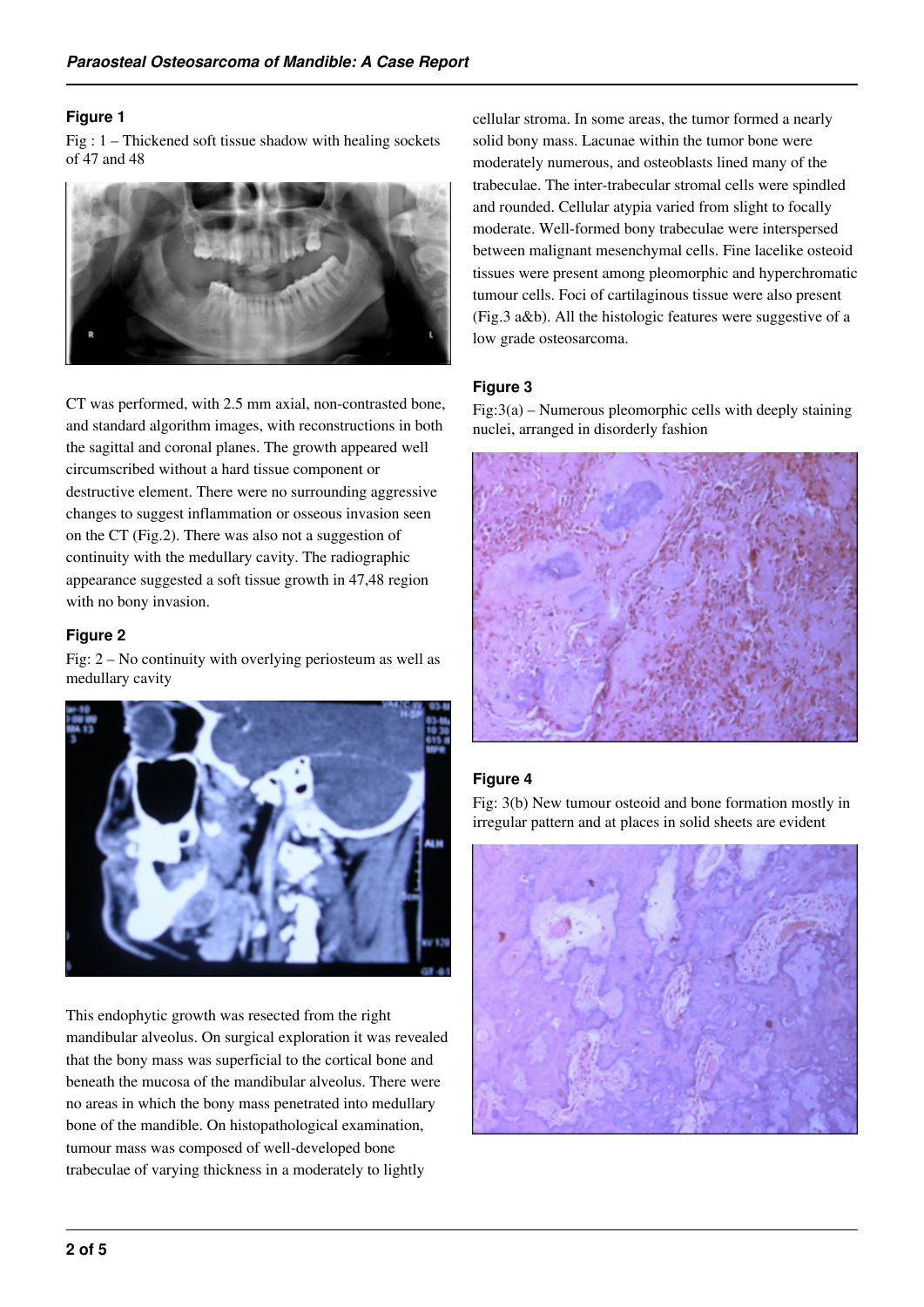# **DISCUSSION & REVIEW OF LITERATURE**

Geschickter and Copeland provided the first description of a paraosteal osteoma in 1950. They described lesions that occurred primarily in the long bones of young or middleaged adults. These tumors were thought to begin as ossifying fibrous tissue of the periosteum with a tendency toward malignant differentiation resembling sclerosing osteogenic sarcoma. The first report of a paraosteal osteosarcoma in a craniofacial site was reported in 1961.<sup>9</sup> In 1970, Roca et al reported 2 cases of paraosteal osteogenic sarcoma, 1 of the mandible and another involving the maxilla.<sup>8</sup>

Paraosteal osteosarcoma occurs over a wide age range and peaks at about 39 years. The tumour most commonly involves the distal femoral metaphysis and tends to be large and slow growing. It is more common in females than in males (3:2) when long bones are affected. However, in jaw bones, it is more common in males

Histologically, the paraosteal osteosarcoma is well differentiated and is characterized by a spindle cell stroma with minimal cellular atypia and rare mitotic figures separating irregular trabeculae of bone. The periphery is less ossified than the base; it may have a lobulated cartilaginous cap or may be irregular because of linear extensions into soft tissue. It has a tendency to overgrow the base of origin and lesions are composed of intermixed bone, fibrous, and cartilaginous tissue involving the periosteum. The bland histologic appearance may lead to misdiagnosis as osteoma, osteochondroma, heterotopic ossification, or myositis ossificans.<sup>12</sup>

Radio-graphically, the paraosteal osteosarcoma is characteristically radio dense and homogeneous, more at the base than at the periphery.<sup>12</sup> The lesion appears as a lobulated nodule attached to cortical bone by means of a short pedicle.<sup>14</sup> There is no radiographic continuity with the underlying marrow cavity.<sup>12</sup> The thin periosteal radiolucency, about 1-3 mm in width ("string sign") which separates the tumour from the sub-adjacent cortex, is quite characteristic but is present only in about 30% of the cases.<sup>9</sup> New periosteal bone formation is absent.

In the present case, clinically no exophytic growth was evident except diffuse soft tissue enlargement in the right lower jaw. The radiographic appearance of the lesion showed no continuity with the medullary cavity as well as with the overlying periosteum. The histopathologic picture of the excised tissue from the same site showed numerous pleomorphic cells with deeply staining nuclei, arranged in

disorderly fashion. New tumour osteoid and bone formation mostly in irregular pattern and at places in solid sheets are evident. Since the presence of tumour osteoid, pleomorphic osteoblasts and absence of continuity with medullary cavity as well as with periosteum – a diagnosis of juxtacortical variant of osteosarcoma i.e. paraosteal osteosarcoma was made.

The paraosteal osteosarcoma is generally regarded as a lowgrade neoplasm that is locally aggressive and may recur if incompletely excised. It is considered to have minimal metastatic potential. Local control is more limited in the maxilla than in the mandible and thus mandibular osteosarcomas overall have better prognoses than those of the maxilla. In the present case the patient had developed the lesion again within the time period of three months as his previous dental history revealed similar type of mass at the same site which was excised by the private practitioner. Due to lack of records it was not established that earlier excised lesion was also osteosarcoma. We assume that earlier the lesion was not excised completely and since the paraosteal osteosarcoma is locally aggressive, it had recurred at the same site. Now the lesion was excised completely and patient did not show any recurrence on regular follow up of last six months.

Therefore, a diagnosis of juxtacortical osteosarcoma requires complete synthesis of clinical, radiological, histopathological features of the tumour. $11$ 

Treatment of osteosarcoma has undergone a distinct change over the past few decades. Before 1970s, surgery was considered the only treatment option for osteosarcoma. Role of chemotherapy was controversial, but Jaffe, Rosen and others documented improved results with post-operative chemotherapy. Now, chemotherapy, following wide excision is the recommended treatment protocol for recurrent cases and those exhibiting highly malignant features on histopathological examination.<sup>9</sup>

# **CONCLUSION**

Paraosteal osteosarcomas of the mandible or maxilla are rare, low-grade variants of osteosarcoma. Paraosteal osteosarcomas of the craniofacial area behave similar to the long bone counterparts with slow growth as a low-grade malignancy that do not tend to metastasize but can recur after local excision. Although these lesions are low-grade malignancies with minimal potential to metastasize, they can recur with simple local excision. The clinical features combined with the radiologic characteristics presented are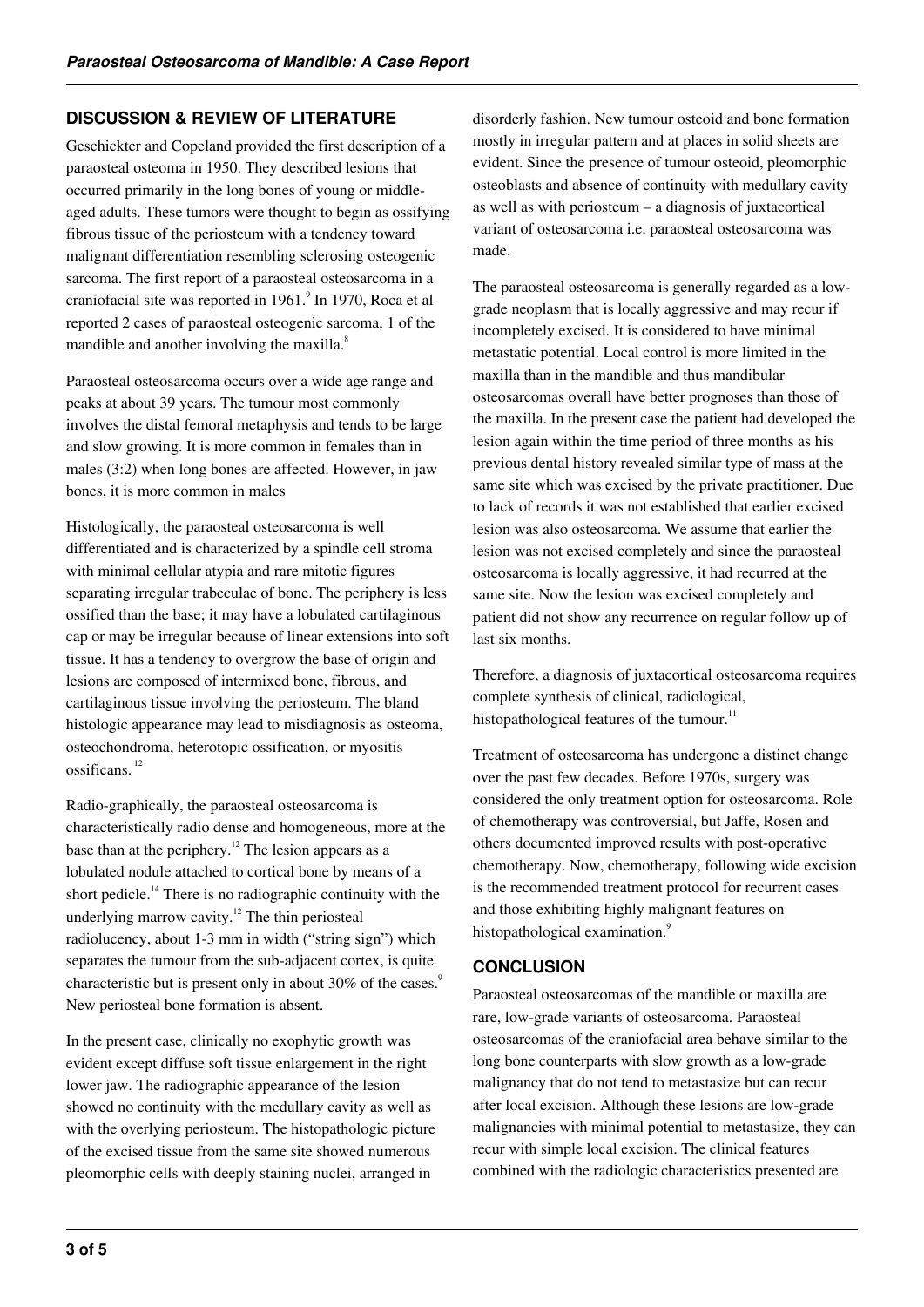diagnostically helpful. Definitive diagnosis comes from histopathology, and wide local resection should be employed as the optimal treatment.

#### **References**

1. Weber RS, Benjamin RS, Peters LJ, Ro JY, Achon O, Goepfert H. Soft tissue sarcomas of the head and neck in adolescents and adults. Am J Surg 1986;152:386–392. 2. Sturgis EM, Potter BO. Sarcomas of the head and neck region. Curr Opin Oncol 2003;15:239–252.

3. Caron AS, Hajdu SI, Strong EW. Osteogenic sarcoma of the facial and cranial bones. A review of forty-three cases. Am J Surg 1971;122:719–725.

4. Garrington GE, Scofield HH, Cornyn J, Hooker SP. Osteosarcoma of the jaws. Analysis of 56 cases. Cancer 1967;20:377–391.

5. Bielack SS, Kempf-Bielack B, Delling G, et al. Prognostic factors in high-grade osteosarcoma of the extremities or

6. Zarbo RJ, Carlson ER (2003): Malignancies of the jaws. In Regezi JA, Sciubba JJ, Jordan RCK (Eds.), Oral pathology: clinical pathologic correlations, (4h ed.), Saunders, St. Louis, Missouri. Pages: 321-328 7. Waldron CA (2002): Bone pathology. In Neville BW, Damm DD, Allen CM, Bouquot JE (Eds.), Oral & maxillofacial pathology, (2nd ed.), Saunders, Philadelphia. Pages: 574-578 8. Geschickter CF, Copeland MM. Parosteal osteoma of bone: a new entity. Ann Surg 1951;133:790–807. 9. Zarbo RJ, Regezi JA, Baker SR : Periosteal osteogenic sarcoma of the mandible, Oral Surg 1984, 57:643-647 10. SR Balwani, JV Tupkari, SR Barpande : Paraosteal sarcoma of mandible J Oral Maxillofac Pathol 2006;10:10-4 11. Minic AJ (1995): Periosteal osteosarcoma of the mandible, Int J Oral Maxillofac Surg, 24:226-228. 12. Shah N, Gupta YK, Safaya R (2000): Juxtacortical osteogenic sarcoma of mandible: a case report, Ind J Dent Res, 11: 59-64.